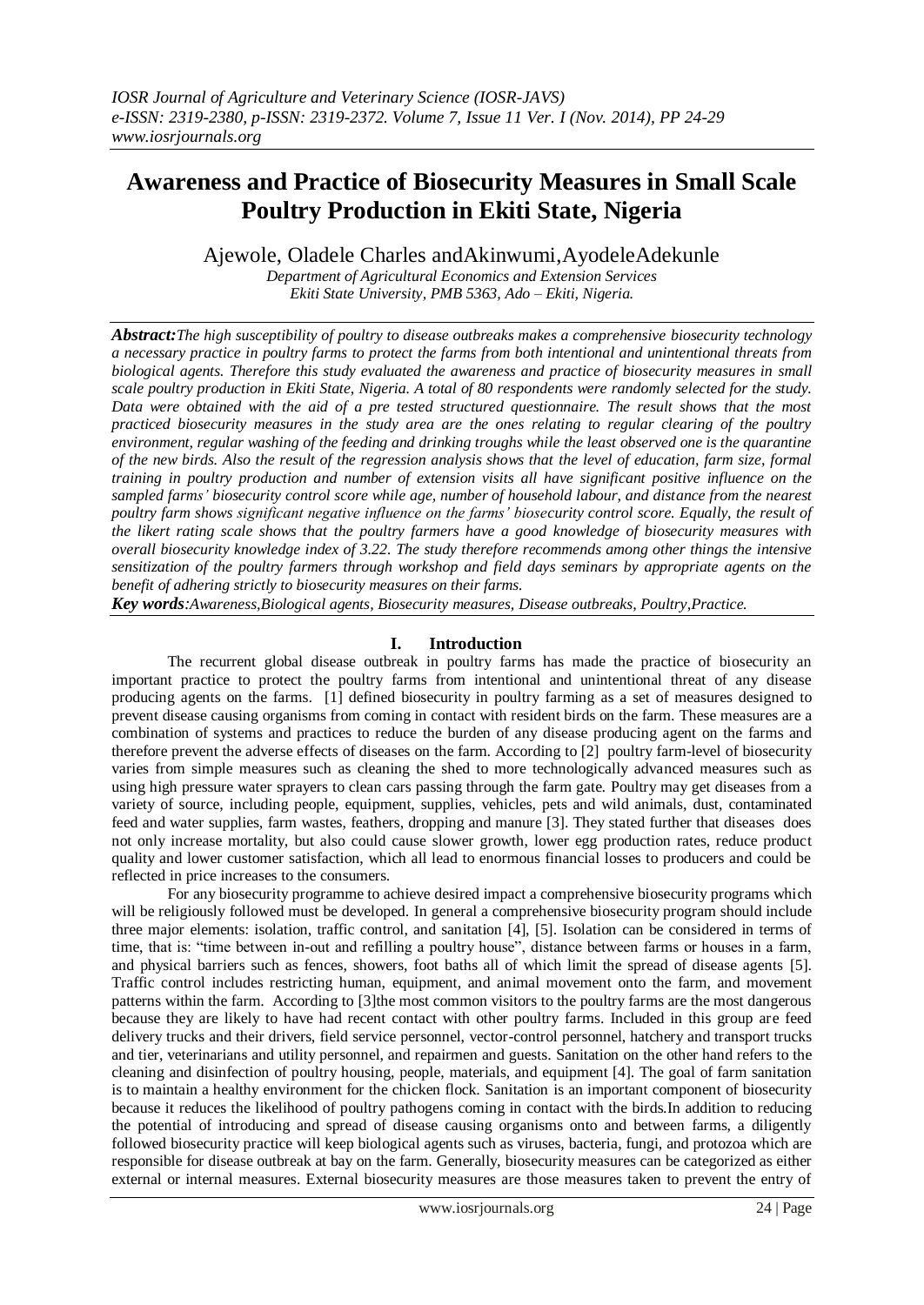new diseases into a flocks or production groups, while internal biosecurity measures are those measures taken to prevent the spread of a disease already in the flocks.

Although [3] opined that the poultry industry, in many parts of the world has been applying some kind of biosecurity measures for many years. [1] identified three key levels of biosecurity as follows, (i) Conceptual biosecurity that involves site planning and location of the farms, (ii) Structural biosecurity which involves the design of the farm and buildings, and (iii) Operational biosecurity that involves day-to-day running of the farm. However, to determine the level of biosecurity that is practicable for a particular farm, [6] stated that the following three factors should be considered: economics, common sense and relative risk factors. Also according to[5] to determine the cost-benefit of a biosecurity program, one should consider facts about the economics associated with the type of productionand the costs of implementing a comprehensive biosecurity program along with estimates of the relative risk and cost of diseases. This notwithstanding, the growing trend in ensuring health certification as an indicator of quality assurance in purchasing and consumption of poultry products among consumers will continue to make biosecurity practices very crucial to the maintenance of highest possible poultry health status which is vital to the sustainability and profitability of poultry farms. However, based on field observations, the extent of biosecurity technology implementation in Ekiti state is still very much lower in comparison to recommended biosecurity practice implementation.Therefore, in order to provide a recommendation for improving farm biosecurity, it is essential to study the knowledge and the use of biosecurity measures among poultry farmers in Ekiti State. This will assist policy maker in formulating policies that will assist and encourage poultry farmers to embrace the use of biosecurity measures and keep incidence of disease outbreak on their farms at bay if not completely eradicated.

# **II. Methodology**

# **2.1 Study Area**

This study was conducted in Ekiti State, Nigeria. The state which lies entirely within the tropics is located between Longitude  $4^0$  45 to  $5^0$  45 East of the Greenwich meridian and latitude  $7^0$  15 to  $8^0$  5 North of the equator. It lies south of Kwara and Kogi states while it is bounded by Osun state on the west. It is equally bounded in the south and in the east by Ondo state.

The state enjoys a typical tropical climate with two distinct seasons, the rainy season which last roughly from April to October and the dry season which prevails for the remaining months (November to March). Temperature ranges between  $21^{\circ}$ C and  $28^{\circ}$ C with high humidity. Tropical forest exists in the southern part of the state while the guinea savannah occupies the Northern peripheries. The farmers in this state were engaged in many agricultural activities to sustain their living such as livestock production, cultivation of cash crops, food crops and tree crops.

### **2.2 Sampling technique**

The study population consists of poultry farmers in Ekiti State. A total number of five Local Government Areas viz:Ado,Ikere , Irepodun/Ifelodun,Ido/ Osi,and Ikole local government areas were purposively selected for the study due to the dominance of poultry farmers in these areas. A total of 16 poultry farmers were randomly selected from each of the localgovernment areas based on the list of poultry farmers obtained as fadama users group from the state fadama programme coordination office. In all a total of 80 respondents were selected for interview.Data were collected with the aid of a pre tested structured questionnaire. Information were collected on socio-economic characteristics of the respondents such as age, sex, income level, farming experience e.t.c, production characteristics such as farm size, type of birds reared, type of poultry system used and on the individual farmers' awareness and practices of biosecurity measures. These were augmented with observations from the farmers' farms by the researcher.

### **2.3 Analytical technique**

Data collected were analyzed using thefollowing analytical techniques to achieve the objectives of the study **(i) Descriptive Analysis**

This entails the use of frequency counts, means, percentages and tabulation to describe,summarize, and categorize the socioeconomic characteristics of the respondents, awareness and practice of various biosecurity measures.

### **(ii) Regression Analysis**

Linear regression model was used to evaluate the relationship between the respondents' farm biosecurity control score and the socioeconomic characteristics. The linear regression model is implicitly specified as follows;

### $Y= f(X_1, X_2, X_3, X_4, X_5, X_6, X_7, X_8)$

Where:  $Y = Biosecurity$  Control Score measured as the total number of biosecurity measures practiced by the individual farmers on their farms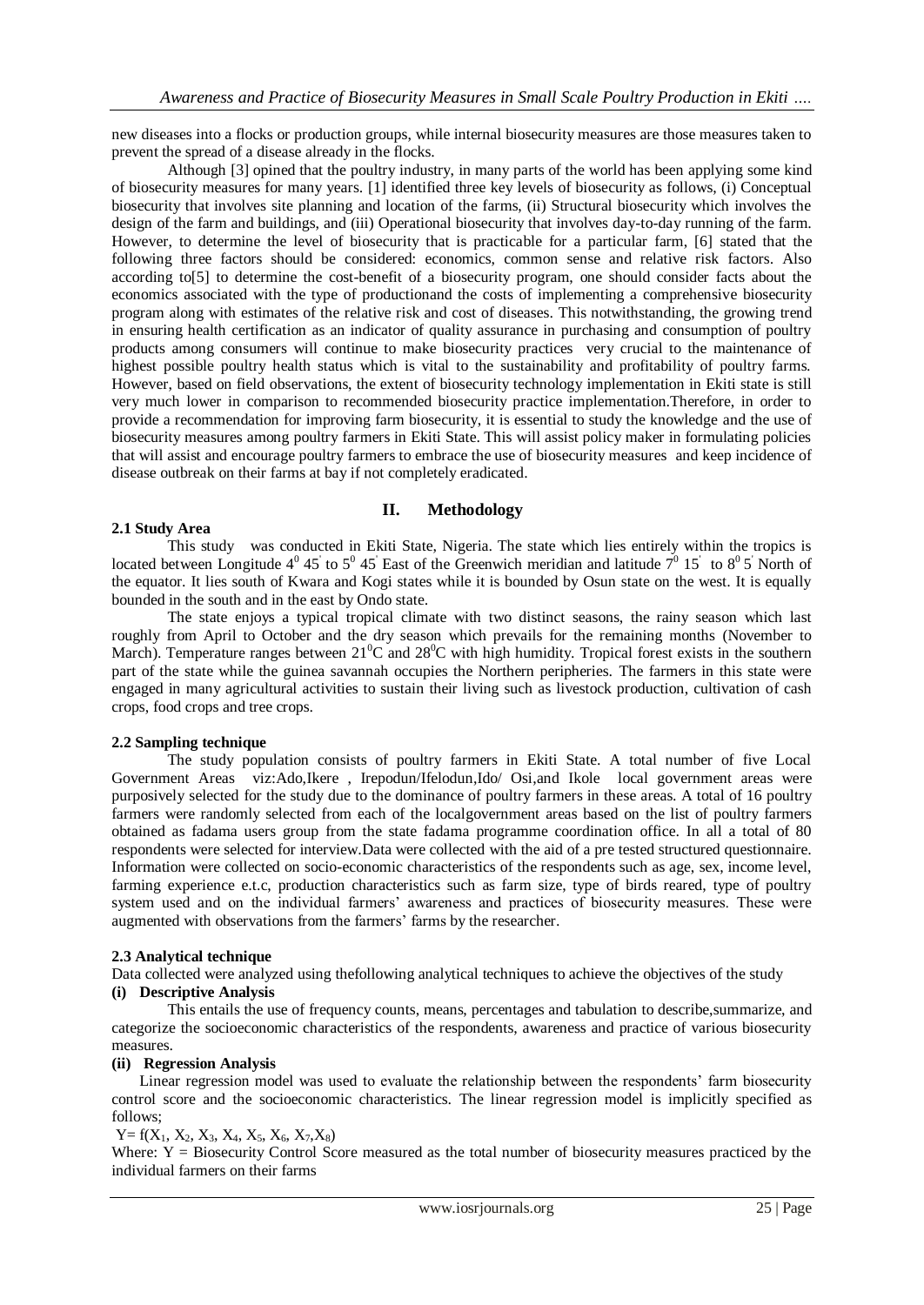Xi = Independent Variables (where I = 1, 2, 3,----------------------- 8)

|                 | Table 1: Measurement and Description of the Independent/Explanatory variables |                                                        |  |  |  |  |  |  |  |
|-----------------|-------------------------------------------------------------------------------|--------------------------------------------------------|--|--|--|--|--|--|--|
|                 | Explanatory variable                                                          | Description                                            |  |  |  |  |  |  |  |
| $X_1 =$         | Age                                                                           | Continuous (years)                                     |  |  |  |  |  |  |  |
| $X_2=$          | Gender                                                                        | Dichotomous, Male 1; Female 0                          |  |  |  |  |  |  |  |
| $X_3 =$         | Farming Experience                                                            | Continuous (years of active poultry farming)           |  |  |  |  |  |  |  |
| $X_4 =$         | Level of Education                                                            | Continuous (years)                                     |  |  |  |  |  |  |  |
| $X_5 =$         | Household labour Size<br>farm)                                                | Continuous (numbers of house members that works in the |  |  |  |  |  |  |  |
| $X_6 =$         | Formal training in poultry farming                                            | Dichotomous(Yes = 1: $No = 0$ )                        |  |  |  |  |  |  |  |
| $X_7 =$         | Size of Farm                                                                  | Continuous (number of birds on the farm)               |  |  |  |  |  |  |  |
| $X_8 =$         | <b>Extension Contact</b>                                                      | Continuous (number of extension visits received in the |  |  |  |  |  |  |  |
| lastsix months) |                                                                               |                                                        |  |  |  |  |  |  |  |
|                 | $X_9$ = Distance from nearest Farm                                            | Continuous (Km)                                        |  |  |  |  |  |  |  |

| Table 1: Measurement and Description of the Independent/Explanatory variables |  |  |
|-------------------------------------------------------------------------------|--|--|
|-------------------------------------------------------------------------------|--|--|

# **(iii) Likert Rating Scale**

This scale was used to analyze the respondents' knowledge of biosecurity measures. Various opinion statements were generated and the farmers were ask to rate these statement based on their knowledge of biosecurity measures as follows on a scale of 1-5; Strongly disagree was awarded 1 point, disagree was awarded 2 point, undecided was awarded 3 point, agree was awarded 4 point. And strongly agree was awarded 5 point.Average index value was then generated to give remark on each of the listed statements. A mean score of 3 and above was classified as agreed while a mean score less than 3 was classified as disagreed.

# **III. Results and Discussion**

# **3.1Socioeconomic Characteristics of the Respondents**

Table 2 gives a summary of the socioeconomic characteristics of the respondents. As shown in Table the average age of the respondents is 46.85 years, this show that the sampled farmers were relatively young and within the active work age range with a standard deviation of 10.63. Majority of the respondents 60.9% were male and about 33.75% of the respondents have primary education while only 3.75% has never been to any formal school. About 81.25% of the respondents did not receive any extension visit for the past six months from the date of data collection. Also, only 11.25 % of the respondents keep above 1000 birds in their farms this shows that majority of the farmers can be classified as small scale poultry farmer. Majority of the respondents 70.9% engaged less than four household members as labour and 66. 25% of the respondents have gone through trainings in poultry farming. The average distance between the poultry farms is about 5.68km, however, majority of the farms 77.50% have a distance of above Eight kilometers between them.

| Table 2: Socioeconomic Characteristics of the Respondents |            |       |       |       |       |  |  |  |  |  |
|-----------------------------------------------------------|------------|-------|-------|-------|-------|--|--|--|--|--|
| CharacteristicsFrequency                                  | Percentage |       |       | Mean  | Sd    |  |  |  |  |  |
| Age group                                                 |            |       |       |       |       |  |  |  |  |  |
| 12<br>$<$ 30                                              |            |       | 15.00 |       |       |  |  |  |  |  |
| $31 - 40$<br>08                                           | 10.00      |       |       |       |       |  |  |  |  |  |
| $41 - 50$                                                 | 37         | 46.25 |       |       |       |  |  |  |  |  |
| 51-60                                                     | 17         | 21.25 |       |       |       |  |  |  |  |  |
| >60                                                       | 06         | 7.50  |       | 42.85 | 10.63 |  |  |  |  |  |
| Sex                                                       |            |       |       |       |       |  |  |  |  |  |
| Male                                                      | 52         |       | 60.90 |       |       |  |  |  |  |  |
| Female                                                    | 28         | 39.10 |       |       |       |  |  |  |  |  |
| Educational qualification                                 |            |       |       |       |       |  |  |  |  |  |
| Never been to School                                      |            | 03    |       | 3.75  |       |  |  |  |  |  |
| Primary school                                            |            | 27    |       | 33.75 |       |  |  |  |  |  |
| Secondary                                                 |            | 24    |       | 30.00 |       |  |  |  |  |  |
| 18<br>NCE/OND                                             |            | 22.50 |       |       |       |  |  |  |  |  |
| <b>BSC/HND</b>                                            | 08         |       | 10.00 |       |       |  |  |  |  |  |

**Table 2: Socioeconomic Characteristics of the Respondents**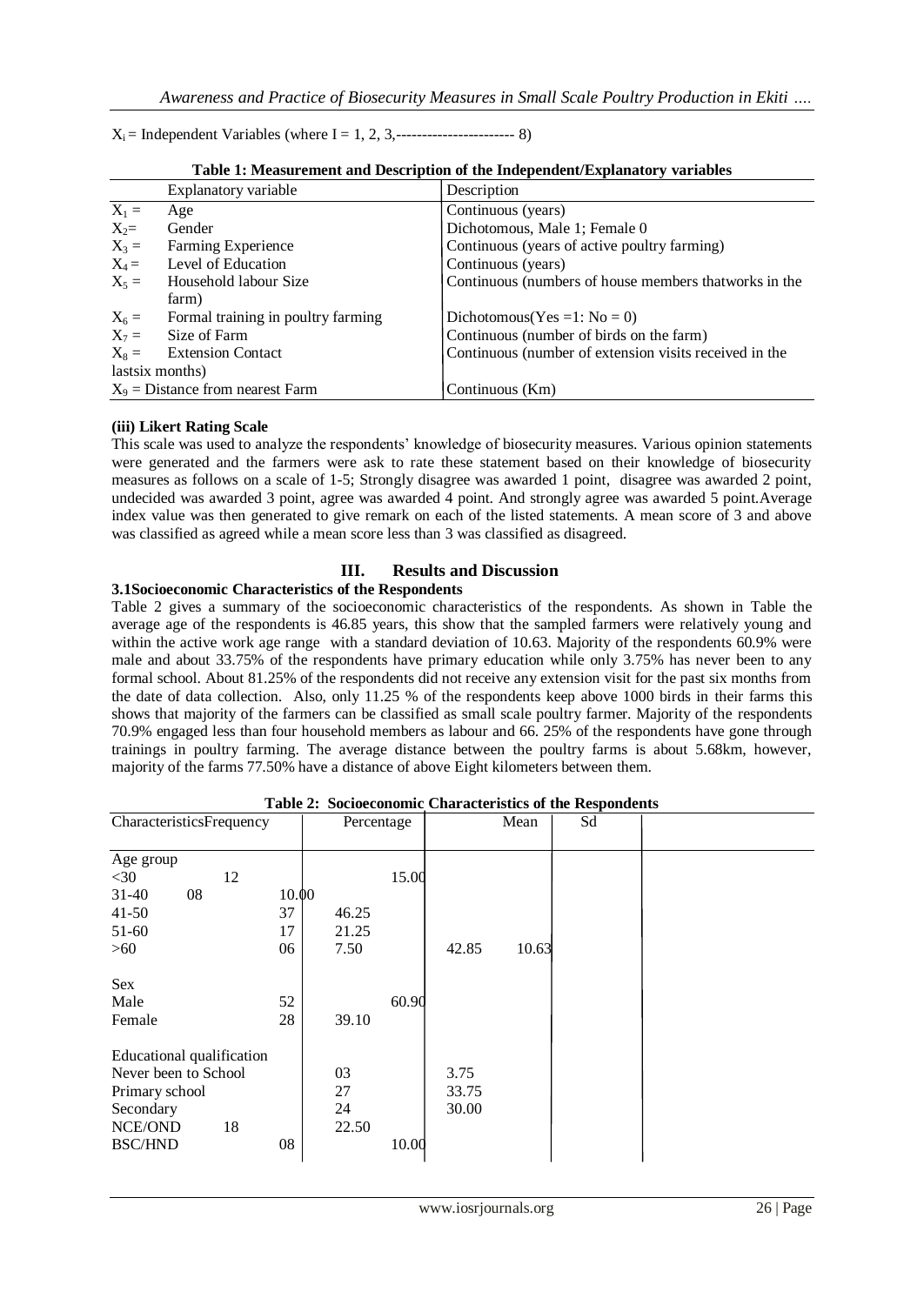| Table 2 Continued                      |    |       |       |       | $\mathbf{r}$ |       |      |  |
|----------------------------------------|----|-------|-------|-------|--------------|-------|------|--|
| Extension officer visits               |    |       |       |       |              |       |      |  |
| Yes                                    |    | 15    | 18.75 |       |              |       |      |  |
| No                                     |    | 65    | 81.25 |       |              |       |      |  |
| Farm size                              |    |       |       |       |              |       |      |  |
| $<$ 200 birds                          |    | 08    | 10.00 |       |              |       |      |  |
| 201-400 birds                          |    | 11    |       | 13.15 |              |       |      |  |
| 401-600 birds                          | 16 |       | 22.50 |       |              |       |      |  |
| 601-800 birds                          |    |       | 15    |       |              | 18.75 |      |  |
| 801-1000 birds                         |    |       | 21    |       |              | 26.25 |      |  |
| $>1000$ birds                          |    | 09    |       | 11.25 |              |       |      |  |
| Household labour size                  |    |       |       |       |              |       |      |  |
| $\leq 4$                               |    | 63    |       | 70.90 |              |       |      |  |
| $4 - 8$                                |    |       | 14    |       |              | 26.40 |      |  |
| >8                                     | 03 |       | 2.70  |       |              | 3.26  | 1.60 |  |
| Formal training in poultry production  |    |       |       |       |              |       |      |  |
| Yes                                    | 53 |       | 66.25 |       |              |       |      |  |
| No                                     | 27 |       | 33.75 |       |              |       |      |  |
| Distance from the nearest poultry farm |    |       |       |       |              |       |      |  |
| $\leq$ 4                               | 3  |       | 2.70  |       |              |       |      |  |
| $4 - 8$                                | 15 |       | 18.75 |       |              |       |      |  |
| >8                                     | 62 |       | 77.50 |       |              | 5.68  | 2.60 |  |
| Poultry production experience          |    |       |       |       |              |       |      |  |
| $<$ 5                                  | 08 |       | 10.00 |       |              |       |      |  |
| $6 - 10$                               | 23 |       | 28.75 |       |              | 11.88 | 3.25 |  |
| $11 - 15$                              | 31 |       | 38.75 |       |              |       |      |  |
| >15<br>18                              |    | 22.50 |       |       |              |       |      |  |

Source: Field Survey, 2013.

# **3.2Awareness and Practice of Biosecurity Measures**

The level of awareness and practice of basic biosecurity measures by the respondents is presented in Table3. Interestingly all the respondents claimed to be aware of all the listed basic biosecurity measures. However, it is the measures relating to general sanitations of the pens like regular clearing of the surroundings, regular packing of litters, regular cleaning of feeding and drinking troughs that recorded 100% compliance among the farmers. Also isolation of infected birds and physical security of the farms recorded 100% positive response while other measures recorded various level of response as presented in Table 3

| aoic of the choice and fluched of Diodeculity Hecadul Co<br>Practice<br>Awareness  |    |                   |            |       |  |
|------------------------------------------------------------------------------------|----|-------------------|------------|-------|--|
| Biosecurity measures<br>Frequency                                                  |    | <b>H</b> requency | Percentage |       |  |
| 1 Regular clearing of poultry surroundings<br>2 Dipping of foot on mat soaked with |    | 80                | 80 100.00  |       |  |
| disinfectant before entering poultry pens                                          |    | 80                | 4252.50    |       |  |
| 3 Adequate water source for the birds                                              |    | 80                | 80         | 100.0 |  |
| 4 Regular cleaning of the feeders<br>and the water trough                          | 80 | 80100.0           |            |       |  |
| 5 Restriction of visitors into the Pen areas                                       |    | 80                | 72         | 90.0  |  |
| 6 Reliable heat source for chicks<br>80                                            | 28 | 35.0              |            |       |  |
| 7 Regular pens disinfection                                                        |    | 80                | 45         | 56.3  |  |
| 8 Packing of the litters on a regular basis                                        |    | 80                | 80         | 100.0 |  |
| 9 Regular vaccination of the birds                                                 |    | 80                | 60         | 75.0  |  |
| 11 Isolation of infected birds                                                     | 80 | 80                | 100.0      |       |  |
| 12 Bury/burning of dead birds<br>80                                                | 62 | 77.5              |            |       |  |
| 13 Adequate ventilation for the birds                                              |    | 80                | 80         | 100.0 |  |
| 14 Avoid overcrowding                                                              | 80 | 69                | 86.3       |       |  |
| 15 Adequate light source for the birds                                             | 80 | 58                | 52.7       |       |  |
| 16 Quarantine of new birds                                                         |    | 80                | 22         | 27.5  |  |
| 17 Physical security                                                               |    | 80                | 80         | 100.0 |  |

**Table 3: Awareness and Practices of Biosecurity Measures.**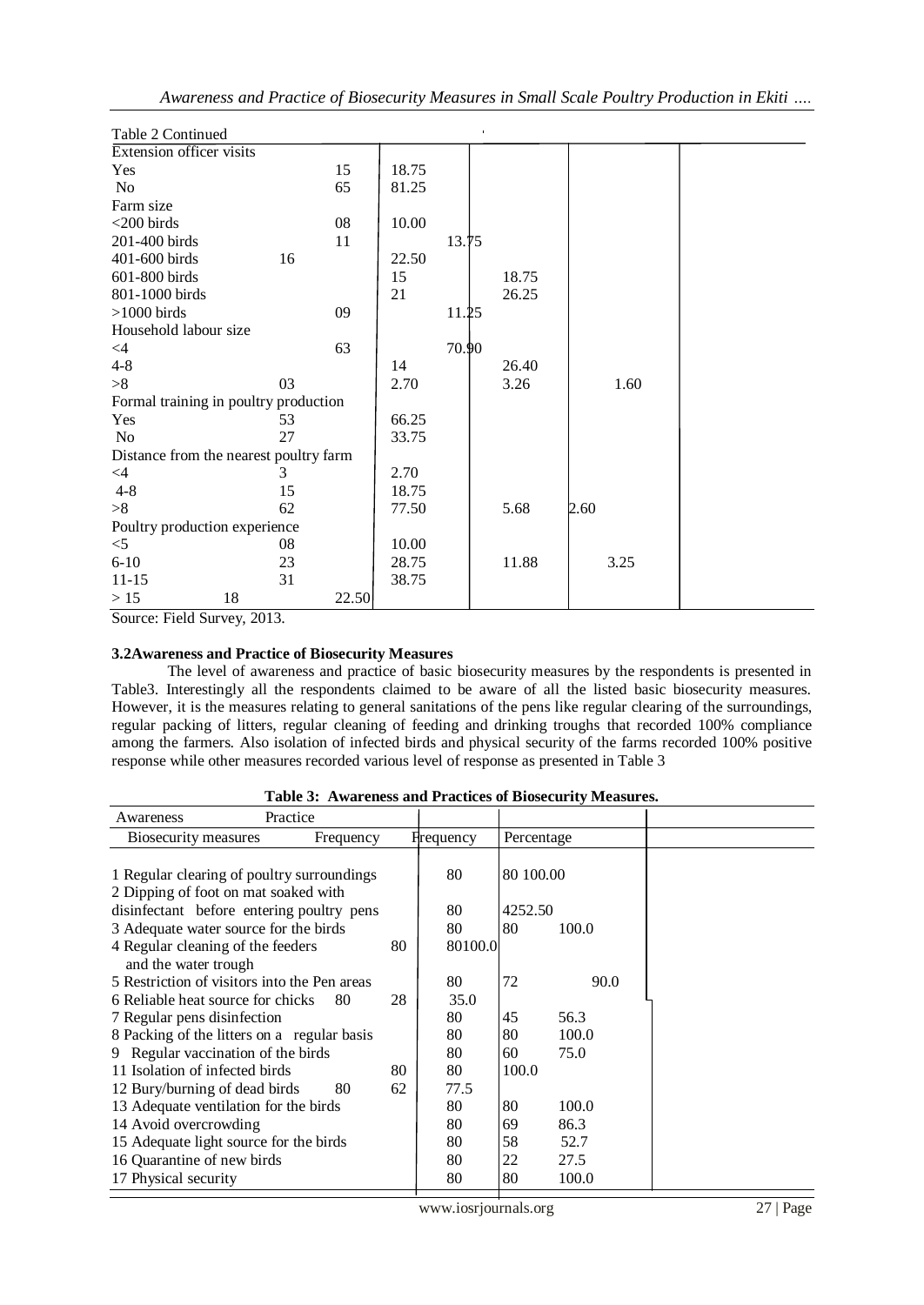Source: Field Survey, 2013.

#### **3.3 Factors Influencing the Use of Biosecurity Measures.**

The results of multivariate regression analysis used to examine the relationship between individual farmers Biosecurity Control Score(BCS) and some socioeconomic characteristics of the respondents is presented in Table 4. From the Table positive significant relationship was established for level of education, formal training in poultry production, farm size and number of extension visits received which means that any increase in the level of these variables will increase the respondents BCS. On the other hand age, household labour size, and distance from the nearest farm shows significant negative relationship with BCS meaning that any increase in these variables will reduce the respondents BCS.

| Variables                             | Coefficient | $p$ >/t/ |
|---------------------------------------|-------------|----------|
| Constant                              | 0.420       | 0.000    |
| Age                                   | $-0.002*$   | 0.079    |
| <b>Sex</b>                            | 0.008       | 0.697    |
| Educational qualification             | $0.025**$   | 0.016    |
| Household labour size                 | $-0.011*$   | 0.064    |
| Poultry production experience         | 0.004       | 0.935    |
| Formal training in poultry production | $0.033***$  | 0.006    |
| Farm size                             | $0.078**$   | 0.053    |
| <b>Extension Contact</b>              | $0.032*$    | 0.063    |
| Distance from nearest farm            | $-0.014*$   | 0.073    |

|  |  | Table 4: Regression Results of Factor Influencing Use of Biosecurity Measures. |  |
|--|--|--------------------------------------------------------------------------------|--|
|  |  |                                                                                |  |

Source: Data Analysis, 2013.

\* Significant at 10 %

\*\* Significant at 5%

\*\*\* Significant at 1%

## **3.4 Respondents' Knowledge of Biosecurity Measures.**

The result of likert rating scale used to analyze the respondents' knowledge of biosecurity measures is as presented in Table 5. To arrive at the respondents' biosecurity knowledge rating, a rating index termed Biosecurity Knowledge Index Value (BKIV) calculated as the mean value score was generated for each of the statements. The overall BKIV of 3.17shows that the sampled farmers have a good knowledge of biosecurity measures.Specifically, the respondents agreed with six out of the ten generated biosecurity knowledge perception statements while they disagreed with four statements.

| <b>SA</b>                        | A                            | UN | DA | <b>SD</b> | <b>BKIV</b> | Remark |        |      |          |  |
|----------------------------------|------------------------------|----|----|-----------|-------------|--------|--------|------|----------|--|
| Biosecurity measures adoption    |                              |    |    |           |             |        |        |      |          |  |
| will enhance productivity        |                              |    | 29 | 32        | 07          | 09     | 03     | 3.94 | Agree    |  |
| Biosecurity practices improve    |                              |    |    |           |             |        |        |      |          |  |
| growth performance               |                              |    | 03 | 17        | 34          | 22     | 04     | 2.91 | Disagree |  |
| Biosecurity practice reduce      |                              |    |    |           |             |        |        |      |          |  |
| disease outbreak on the farm     |                              |    | 27 | 42        | 08          | 03     | $00\,$ | 4.16 | Agree    |  |
| Biosecurity measures adoption    |                              |    |    |           |             |        |        |      |          |  |
| will reduce disease transmission |                              |    | 35 | 36        | 05          | 03     | 01     | 4.29 | Agree    |  |
| Biosecurity measures are         |                              |    |    |           |             |        |        |      |          |  |
| expensive to practice            |                              |    | 07 | 16        | 34          | 15     | 08     | 2.99 | Disagree |  |
| Biosecurity measures are         |                              |    |    |           |             |        |        |      |          |  |
| difficult to practice            |                              |    | 03 | 13        | 05          | 45     | 14     | 2.33 | Disagree |  |
| Biosecurity practice require     |                              |    |    |           |             |        |        |      |          |  |
| Technicalknow-how                |                              |    | 06 | 10        | 07          | 24     | 33     | 2.15 | Disagree |  |
| Biosecurity practice enhance     |                              |    |    |           |             |        |        |      |          |  |
| poultry products quality         |                              |    | 09 | 42        | 12          | 08     | 09     | 3.43 | Agree    |  |
| Biosecurity measures adoption    |                              |    |    |           |             |        |        |      |          |  |
| 19<br>increase total farm income |                              |    |    | 37        | 03          | 15     | 06     | 3.60 | Agree    |  |
| Biosecurity practice encourage   |                              |    |    |           |             |        |        |      |          |  |
| farm size expansion              |                              |    | 02 | 09        | 21          | 34     | 14     | 2.35 | Disagree |  |
|                                  | Source: Data Analysis, 2012. |    |    |           |             |        |        |      |          |  |

**Table 5: The Respondents' Knowledge of Biosecurity Measures.**

www.iosrjournals.org 28 | Page